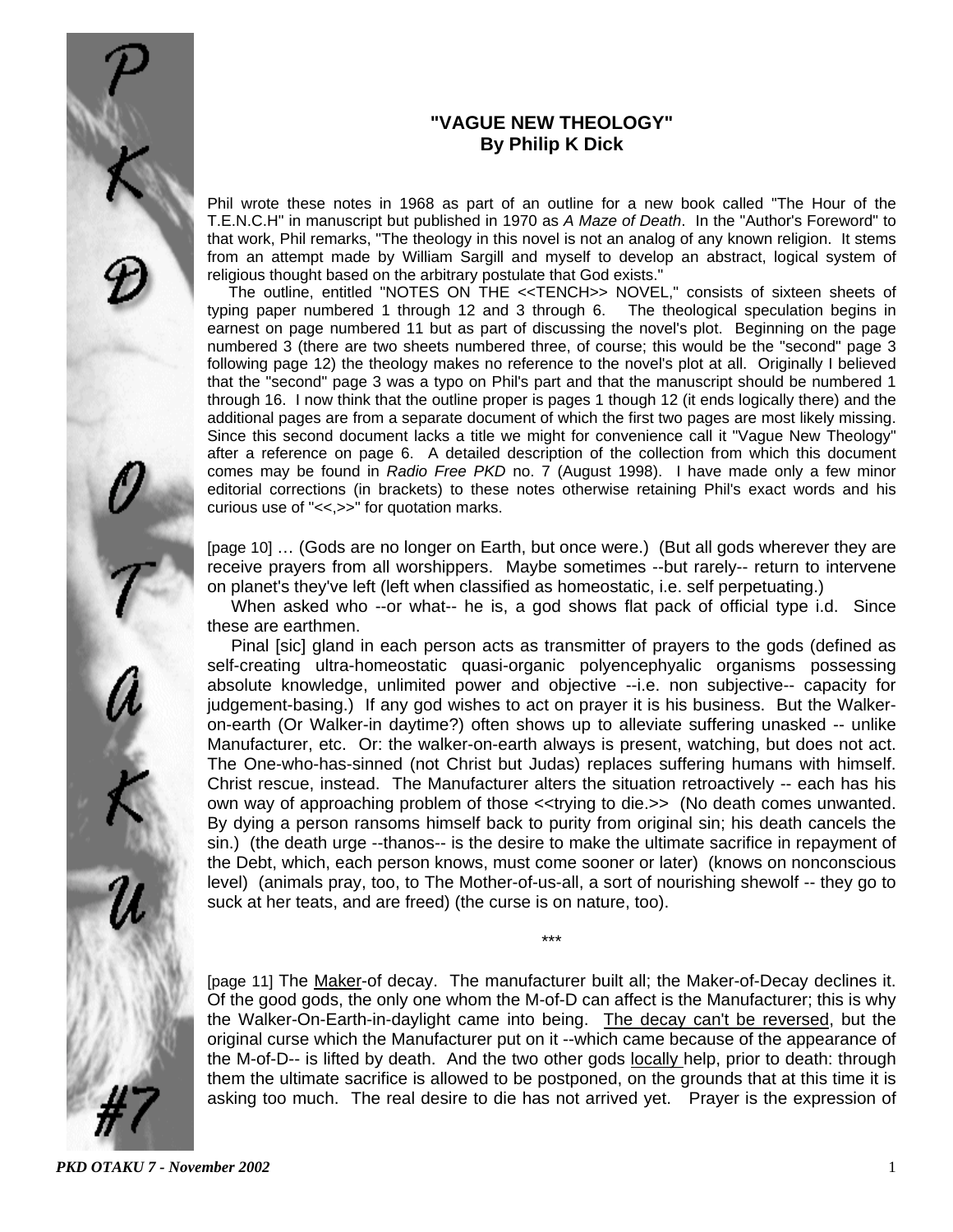the unwillingness to make the ultimate sacrifice. The one who p[r]ays is asking for the forward-motion machinery (of the Manufacturer) to halt. Maybe the Manufacturer never intervenes; it is always the 3 others.

 The Maker-of-Rocks-and Gas or -Grass? Or, the maker-of-Rocks. The M-of-Grass. Or the Maker-of - Rocks-and Glass? Or M-of-Glass. A universe spunt [sic] of molten glass? Forms? All shapes?

[page 12] The Dooer-of-Decay. Decay is retrogression of form -- hence the unformer or Unform-Dooer. The Entropy-Dooer, -Maker, -One. Each category has a name; hence: the Unnamer, the Undoo[e]r-of-Names, the Dooer-of-Unnames, <<Puddled.>> Hence the Puddler. The Dooer- or Maker-of Puddles.

 The Manufacturer keeps time forward generally, unmakes when needed -- dismantles, which is not what the Undooer-of-Names does. Decay still moves forward in time; to halt decay one (e.g. the Manufacturer) would - could-- halt time. But decay is << out of time.>>

 The decay of plants is not a step in the creation of new plants but a process which is undone by /seeded/ new plants. If there were no decay, no new plants would be needed. Creation must be reattempted every day -- and often fails (as witness the extinction of species. The evolution of life forms is an attempt to foil decay by offering improved or rather new forms, which may be more resistant to decay. Creation each day does not repeat itself -- since it occurs in forward time it can be always be different. This is one of its characteristics: new <<names>> are brought forth daily, while old ones are preserved, if possible.

Decay does not occur in time but instantly, striking like death.

\*\*\*

[page 3] The problem of the dualism suggested by the notion that the Form Destroyer is not God and never was (and hence was able to surprise God) can be reasoned into monism this way.

The Form Destroyer is Absolutely-not-God.

<<Absolutely-not God>> is a category of being.

God contains all categories of being.

 Therefore God can be Absolutely-not-God, which transcends human reason & logic but is felt intuitively as being correct. Or:

God is absolute good.

 Absolute good, by its nature, knows nothing about evil (since inability to know evil is an attribute of absolute good, in the Christian Science sense).

 Therefore if there were an absolute evil, God would not know of it until it manifested itself within the framework of God's creation, the universe.

From this would follow:

 God's learning about absolute evil from the relative evil of evil events in cosmological history, would infringe on the absolute quality of God's goodness since to know of evil is to become to an extent evil. Therefore, soon after creation, God became diminished --or tainted-- by knowledge of evil, and, like man, fell into the realm of the Curse (which is an expression of that knowledge of evil by what has been purely good). It has taken God thousands if not millions of years to work his way back out of this critical situation, and, as stated before, the appearance of God in the form of the Redeemer is a sign that he has managed to climb back upward sufficiently to reintroduce new good into his creation. God, then, is once again available to man, and vice versa.

[page 4] A final note regarding the novel. God can become plural, and/or can appear plural any time he wishes, for obvious reasons. Therefore, the existence of many gods in the novel does not diminish the fact that one God exists behind or beyond this multiplicity. Also, in these various forms there can be distinction, a variety of attributes as well as names (which are applied of course by man, not God). Also, God can manifest himself in various roles, as for example the contradictory manifestations reported in the Old Testament (the best example is God-as-he-appeared-to-Job). During that period, the interval of the Curse, God both loved man (as his creation, and in replica of him) and hated him (as something corrupted by the Form Destroyer and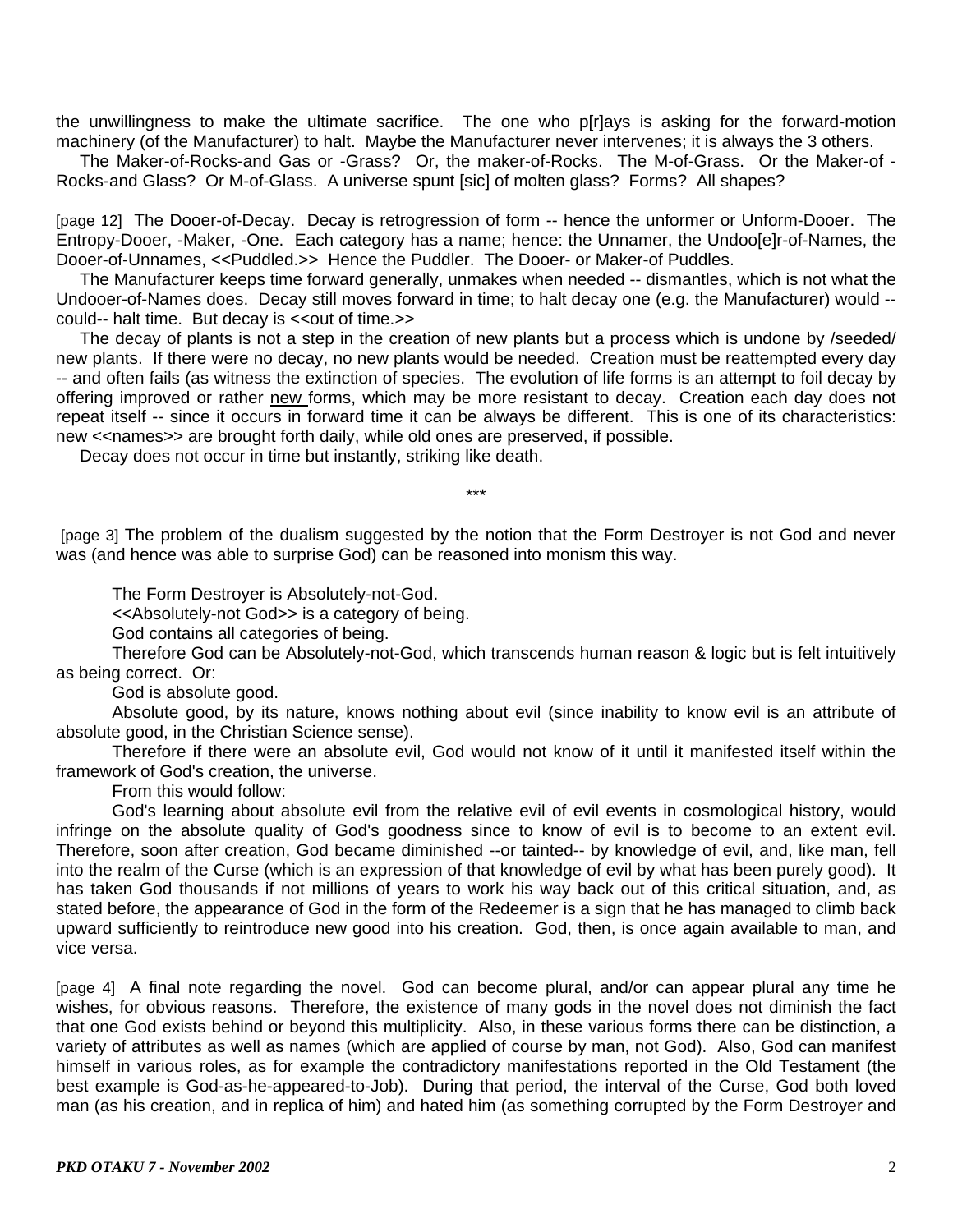hence not in the form God had given him; hence alien). God's reaction to his experience of finding man, his highest creation, evil, has been well-told in the Old Testament and needs no repeating here. Anyhow, as regards these contradictory roles of God, the underlying reason can be found in this short, vague, theological resume.

[page 5] One further point. It is said in this outline, <<God existed alone as a creature of absolute good, knowing nothing about evil or the existence of an absolutely evil entity.>> In this case, it means nothing to say, <<God existed as a creature of absolute good,>> because without evil, or knowledge of evil, God could neither be good nor know what <<good>> was. (This is why, in the Old Testament it is said that Adam and Eve acquired a knowledge of both good and evil -- not merely evil alone. Up until they acquired this knowledge they were as ignorant of good as they were of evil.) What God would be aware of, in himself, would be his existence, felt as neither good or evil, nor in any relationship to good or evil. What he would experience is being, which is merely a jargon-term for reality, for awareness of existence. His creation --the universe-- would not strike him as good but merely as existing. Later, when he encountered manifestations in his creation of evil, he would experience the changes as motion away from reality -- the undermining of forms being a pulling away of the supports of existence. God would then perceive existence --existence of himself and his creation- as desirable….hence eventually the term <<good>> would be applied to his creation --because it exists-- and him, because he made it and tries to keep it existing. So it is enough to state that originally God was; it is unnecessary to state that << he was good,>> because we know that he created the universe, and this implies all the good --the legitimate, actual good-- there is. No more is needed. So for <<good>> read <<real.>> For <<evil>> read <<unreal>> or something made <<partially unreal.>> (That thing at a former time having been <<fully real.>>)

[page 6] On the Presence of the Manufacturer.

 Generally the <<life cycle>> is regarded as a clear-enough example of the need for there to be decay and death for new life to appear; the term <<cycle> is self-explanatory. However, the preChristians regarded the appearance of new life each year (the new-grown corn, etc.) as a miracle which might not always occur; hence the need for ritual & ceremony. We are positive that no miracle is involved; the old plants sprout seeds; fish evict eggs; man reproduces along with nature as a whole, so that when he dies --when each living creature dies-- the next generation will be there to replace him and them. But in the Vague New Theology we have it this way: the decay & death are unnatural, to start with, they being evidence of the workings of the Form Destroyer whom God had not anticipated. Each year creatures die; the Form Destroyer, as for so long before us, has been successful. But the Manufacturer is active, too, and replaces the dead & dying with new examples…many of which are altered so as to have a greater chance of surviving. God, then, is always fiddling with the universe to make it work better, and the Form Destroyer is always ahead of him, bringing about the decay of reality which prompts the Manufacturer into new activity (originally he believed that, after the sixth day, the universe had been completed; he rested, and then later on, which walking the earth of his creation, discovered the Form Destroyer at work…so, for him, the work would require perpetual new activity on his part. His resentment is well-recorded.)

## **Stalking the PKD Fiction Oddities: Part I (***Yuba City High Times***) by Frank Hollander**

 Back in the 1980's when I was tracking down the PKD novels, I never really dreamed of collecting the stories in magazine form. There was a brief period before the Collected Stories was announced that I tried to figure out which stories had not yet been collected, but the thought of being able to read them seemed absurd. Once Collected Stories arrived, the need for new sources of PKD short fiction was over, right? Aside from a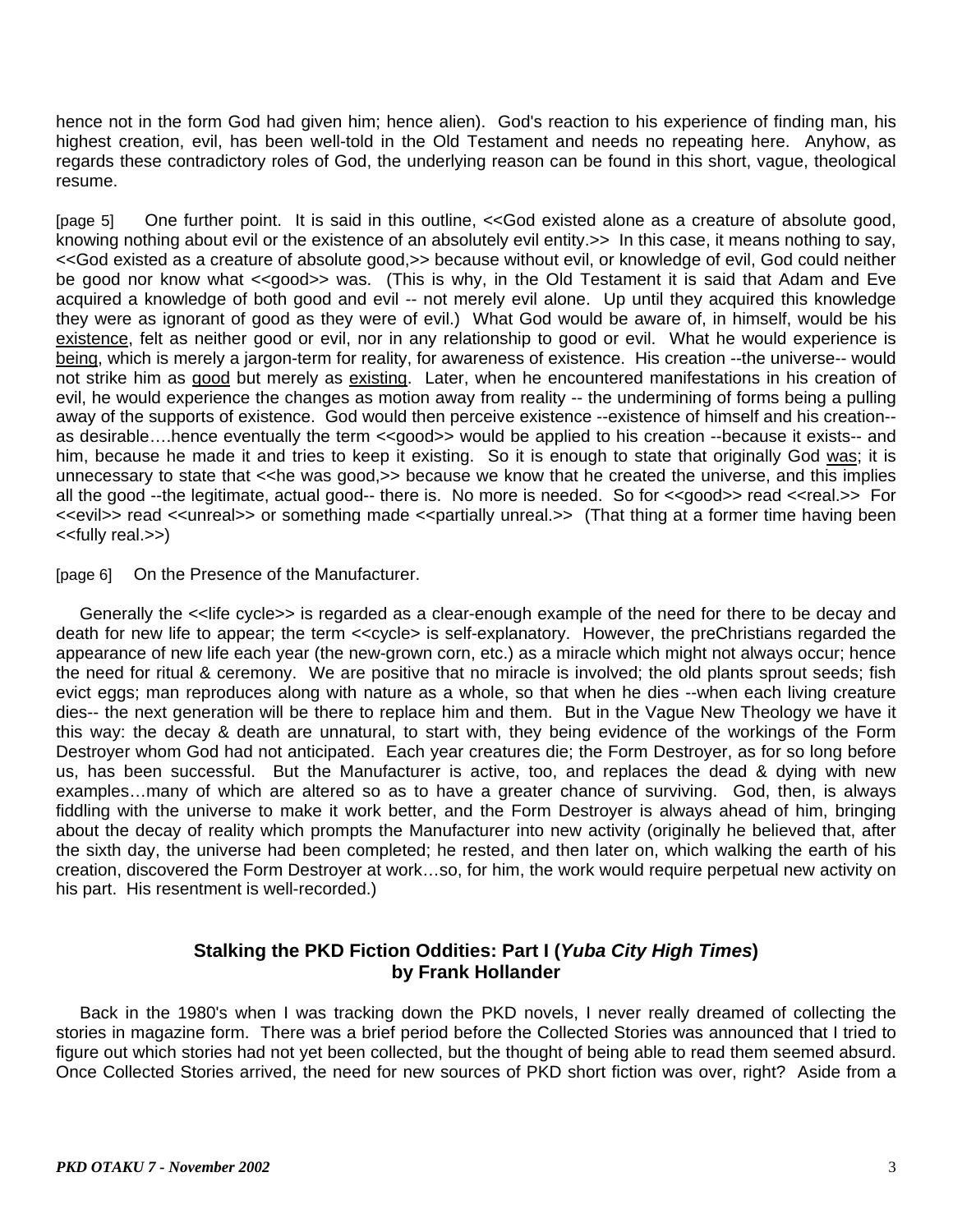small stack of *Galaxy*'s that I once found in a store and picked over for a couple PKD souvenirs, I didn't really have much of a collection of the stories from their original appearances.

 By the late 1990's I had begun reading PKD again after a period mostly away from sf, and I was much more interested in short fiction than in the past. Also, I had the feeling that the early PKD, the short fiction writer, had been too often neglected in the waves of Dick fandom that I had enjoyed in the 1980's. So I became interested in experiencing the original publications, finding out what all those magazines were like, that had published the stories. And with a healthy pile of money and internet access, suddenly it was possible to collect beyond my wildest dreams. So in waves, I started acquiring the magazines. The number of items is at first staggering, but unlike, say, many of the first edition novels, most of the individual prices are not terribly high. With a bit of persistence, by early 2001 I had all but finished collecting the magazine appearances. And I've been reading them ever since, enjoying the original context, the interior artwork, the notorious covers, the goofy "fannish" writing in magazines like *Imagination* and *Planet Stories*.

 But left were the oddities. Not only did I not have them in my collection, but nobody among the many PKD collectors appeared to have even seen them. I figured that I had put so much effort into tracking down the mainstream items, I shouldn't just quit without an attempt to find them. And so began my quest for the PKD fiction oddities. This first article is about my search for *Yuba City High Times*, a high school newspaper said to have published Dick's last short story "The Alien Mind" in early 1981 before its publication in *F&SF*. As noted in PKDS #8, a high school student had solicited the story from Dick while waiting in a line for cat food. Having collected the *F&SF* issue (October 1981), I saw that the editor's blurb was clearly the source of that explanation:

"This short and surprising tale grew from an encounter at a Santa Ana, CA grocery store, where the author was buying cat food and encountered a teenager who was editor of the Yuba City High School student paper and who was enterprising enough to ask Mr. Dick to write a story for the paper. Phil agreed, and here is the happy result (which also will appear in the *Yuba City High School High Times*)."

 It seemed like a long shot, but maybe I could find someone who had a copy of the issue, or perhaps remembered something about the incident. The internet made it easy enough to find out that Yuba City was far away from Dick's Santa Ana, Ca.--instead being a rural town North of Sacramento. I thought maybe I could find an alumni group that might have contacts. By now it was early 2001, and this seemed as good a time as any, with a 20 year reunion likely coming up for the class of 1981 (that I figured was most likely to have published the story). As it turned out, the timing was perfect. There are a number of commercial sites that compete for the business of finding old classmates, but back then the dot-com well had not quite dried up, so those services were much more open than they are today. I found such a site that had a reasonably active section for Yuba City High, and there was a mechanism that allowed emailing messages to alumni who had registered.

 At this point I had a moment of pause, always remembering a story (apparently untrue) of how a fan had "unmasked" James Tiptree, Jr. by stalking her (Alice Sheldon) at her post office box. Were my obsessed fan needs great enough to justify spamming a bunch of people from a town I knew nothing about? With a little more thought I decided to go ahead with it, resolving to be as polite as possible, referencing my own experience as a 1982 high school graduate, and trying to avoid sounding like a treasure hunter. So over the course of a few days (as a free "guest" I was restricted in the number of messages I could send per day) I sent messages to just about everyone listed from the class of 1981, maybe 15 or 20 people. I figured I'd start with that, see if anything came up, and give the classes of 1982 and later a try if there was any hint of optimism. I got a few responses, invariably friendly, including a class leader who thought he might be able to talk to some people who might remember more about the student newspaper.

 Almost immediately in my last wave of messages I got a response from the husband of an alum, saying he had grabbed a box out of storage that had a few of the newspapers, pulled them out, and... The first one he looked at was the issue in question, February 20, 1981! He'd be happy to make a copy, and what else would I like to know? It was stunning how quickly I had the information. The student in question was named Ben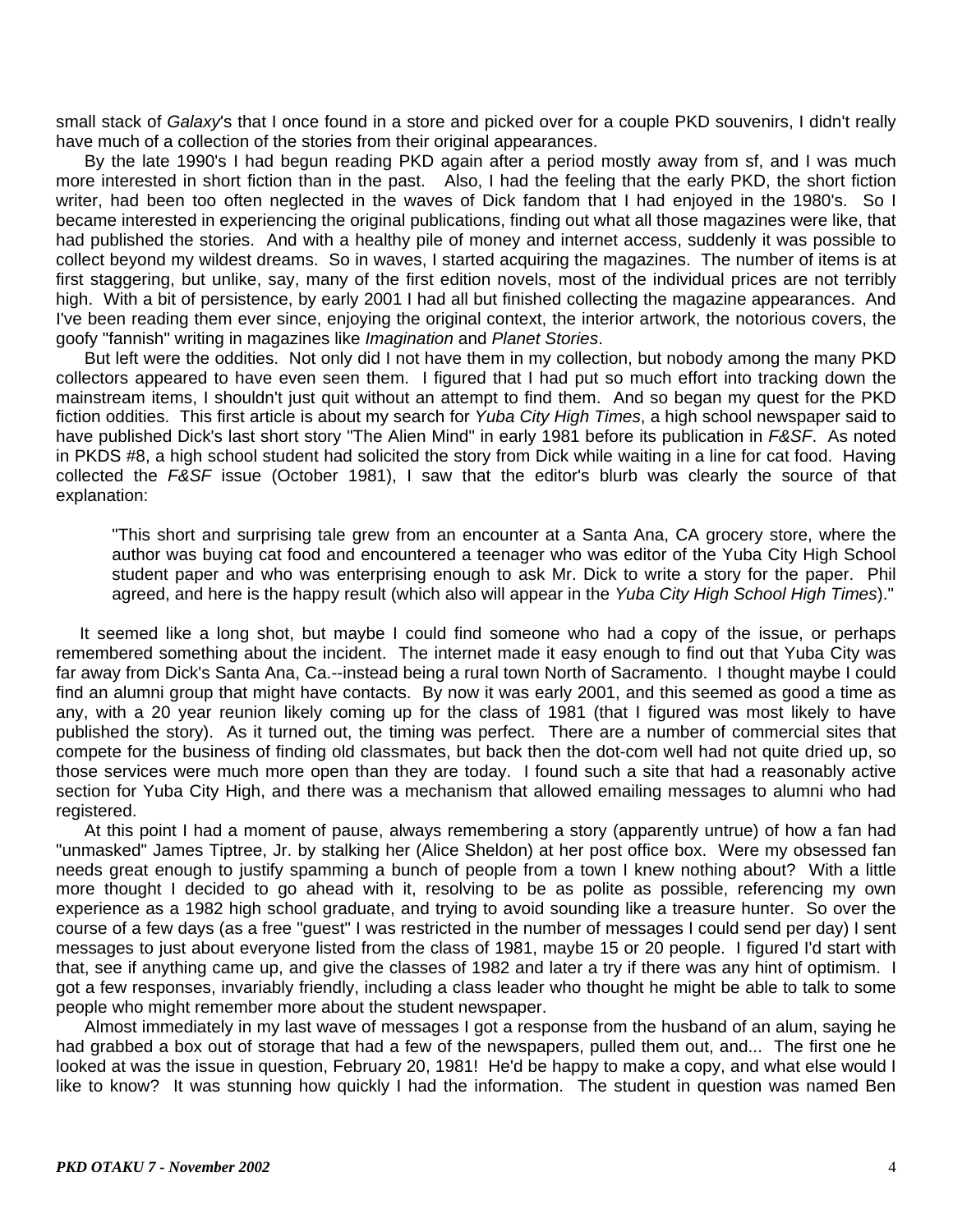Adams, and some of the others remembered that he was probably a freshman at the time (and not the editor of the paper). No details beyond that, and the "cat food" story remained unverified.

 Once I finally had the photocopy in hand, I was amazed. This really was a high school newspaper that had published "The Alien Mind", and with no fanfare at all. The lead cover story is a "Teacher Feature" about the school baseball coach. The bottom of the page has a picture of the "New Gal in Town," an Australian exchange student. On page 5 (of 8 total pages) is the PKD story, wrapped around a Top Ten list of albums. To this day I'm fascinated every time I look at it.

 Despite the surprise of turning up a copy of the newspaper, there was still the question of the "cat food" story. And this mysterious Ben Adams, a freshman, how could he have managed to publish the last short story written by Philip K. Dick? I got distracted from the hunt, and let it go for a bit after a failed attempt or two to find Ben Adams. I had decided to publish my findings one way or another, but kept putting it off. Fast forward to 2002 in a much changed internet world. By then I had some good hints of what might have really happened, wasn't sure I should really pursue it, but decided to give it another shot. This time my search was a success, and I found the adult Benjamin Adams on Usenet, and learned the real story. He also sent a scan of a PKD letter from January 20, 1981 that simply stated: "Enclosed you will find a short-short story that I wrote for you. Needless to say, I expect no monetary remuneration; go ahead and print it." I'll leave the telling of that story to Benjamin Adams, who was kind enough to write it up for publication.

## **NOBLY WILD, NOT MAD: MEMORIES OF PHIL DICK by Benjamin Adams**

 I first met Phil Dick in the mid 1970's. My father, an Episcopal priest, had moved our family to Santa Ana, California, where he had assumed a position as rector of the Church of the Messiah.

 My memories of the time aren't the clearest, and I can't quite remember in what order things happened. The order in which events are presented here seems to be the most logical way of presenting the facts and relationships involved.

 A parishioner in her 20's, Doris Sauter, quickly became friends with our family. She visited us at our home quite a bit. She knew of my interest in science fiction, and took me to meet Ray Bradbury when he spoke at the local public library. Note: Took me to meet Ray Bradbury. They knew each other. To me, 11 years old, who had taught myself to read by reading science fiction, this was rather like meeting a rock star. Or God.

 But Ray Bradbury wasn't the only Southern California SF writer Doris knew. She had at one point dated Norman Spinrad. Through her a pair of old science fiction anthologies which had once belonged to K. W. Jeter passed into my hands. Hell, Jeter hadn't even published anything yet . . . I had no idea who he was, all I knew was that his name was inscribed inside these books!

 And she knew Philip K. Dick. She lived in the same apartment complex as Phil Dick. She dated Phil Dick. I hadn't even heard of Phil Dick, though.

 The first I knew of Phil was when a hardcover copy of his collaboration with Roger Zelazny, DEUS IRAE, appeared on the small table next to my dad's reclining chair. Since my dad also read science fiction voraciously, I figured that this may be something that interested me. I picked it up. Began reading. Was immediately sucked in, although something about the book was a bit . . . different . . . than other SF novels I'd read. I asked my father where he'd gotten it, and he said he knew one of the writers. Philip K. Dick. My dad, Episcopal priest and counselor to those in need -- psychiatrist for God -- then said, "He's crazy."

Wow, I thought. My dad knows a crazy writer?

 It turned out that Phil K. Dick lived in town and actually even came to our church sometimes. He was seeing my dad for religious counseling on a weekly basis . . . looking back on it, it's obvious that Phil was talking to my dad about the hallucinatory revelations covered in the Exegesis, and that form the core of his last several books. My dad even wound up immortalized -- after a fashion -- in the character of "Father Larry," in VALIS. (This characterization wasn't the kindest, however . . . and the less said about it the better.)

 And for Thanksgiving 1978, Phil Dick came to our house for dinner. Again, looking back, it's obvious he came as Doris Sauter's date. Being only 11 years old, I had no true idea what to talk to him about. I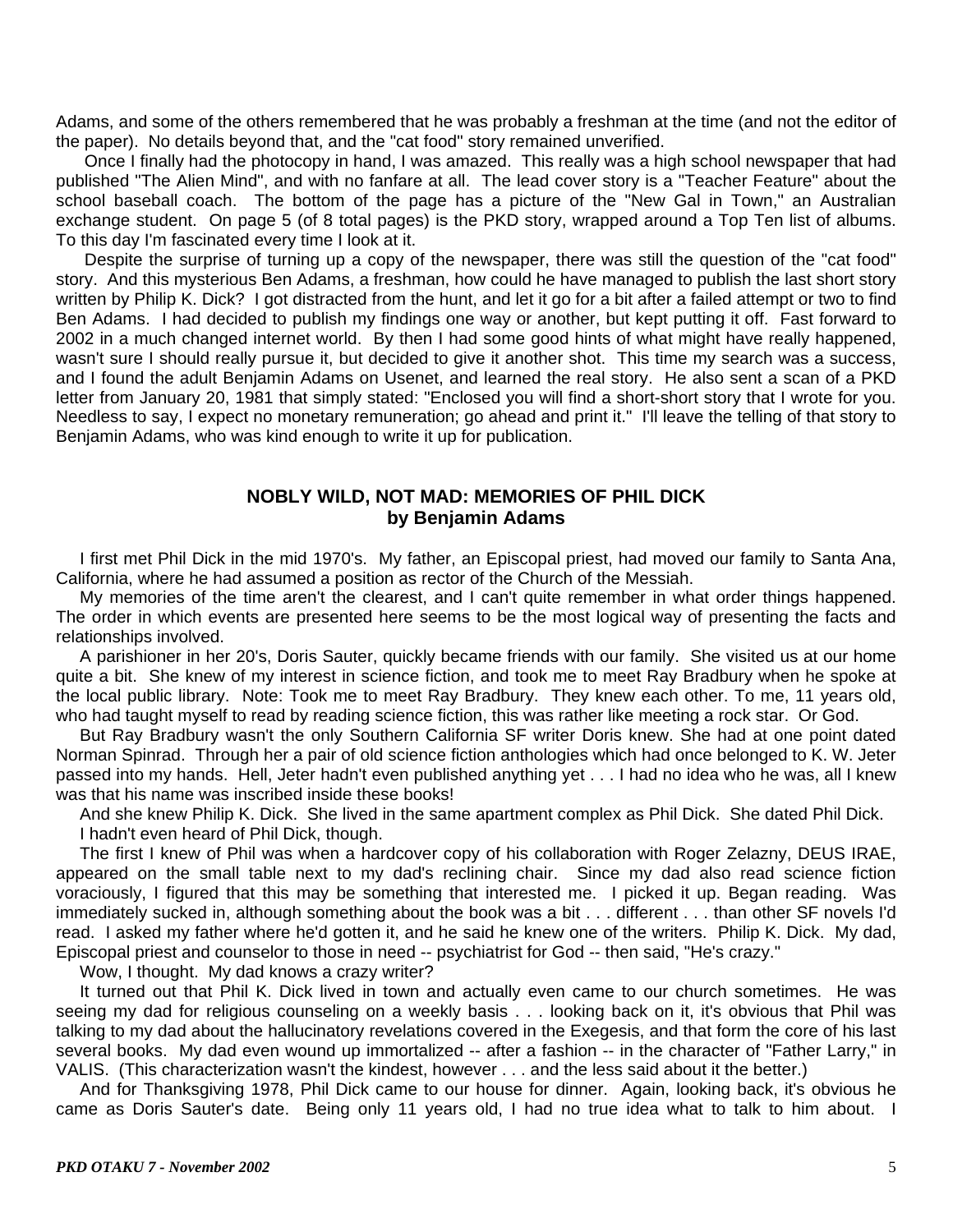remember a benign, faintly bemused man who didn't quite seem all there. And what did I do? I asked him if he knew Larry Niven or Frederik Pohl, who were my big heroes at the time!

 After dinner we retired to the living room, where I tried to be the center of attention, as kids often do. And Phil bribed me to be quiet. He had brought paperback copies of two novels . . . THE THREE STIGMATA OF PALMER ELDRITCH, and the original trade edition of CONFESSIONS OF A CRAP ARTIST. He said if I would go and read them, he'd inscribe the books for me as a gift.

 In PALMER ELDRITCH, he wrote, "Dear Ben, I hope this book doesn't disturb you. It deals with absolute evil."

 The inscription in CONFESSIONS is much simpler. He merely signed his name on the title page, underneath the title . . . but lower, where the fictional character Jack Isidore's name is printed, he printed in a shaky hand, "JACK ISIDORE." For a moment, Phil BECAME Jack Isidore, became the character, and signed the book as him. This still strikes me as extremely magical.

 My next clearest memory of Phil is of attending a Shrove Tuesday pancake supper at the Church of the Messiah. As we stood in the parish hall, waiting to get our pancakes, I told Phil of premonitory dreams I'd had which later came true. Phil looked at me with all seriousness, and said, "Ben, you are a shaman. You are set aside from the rest of the tribe."

 Somehow we had formed a little friendship . . not anything ground shaking, but my relationship with Phil managed to continue once my father relocated my family to Yuba City, in Northern California. He'd become rector of a parish in Marysville, which was on the other side of the Yuba River. At the time I was only a third of the way into my freshman year in high school, and the trauma of the move was devastating. I would write Phil -- who was now a link to my old life in Santa Ana -- and send him my first attempts at stories, which he would faithfully critique and send back to me.

 I wound up on the high school newspaper, and without much thought, sent Phil a letter in which I asked him if he would be interested in writing a short story for us.

 Rather startlingly, he did. He sent along the original MS of the short-short story "The Alien Mind," which wound up seeing print in the YUBA CITY HIGH TIMES. I was so bold as to attach Phil's name to mine for the introduction, because part of its text was in his own words. A little "collaboration," I thought naively at the time, although really it was nothing of the sort.

 When the story was eventually reprinted in The Magazine of Fantasy and Science Fiction, the introduction at its head startled me. Ed Ferman, the editor, wrote of some nonsense regarding a chance encounter in a pet food store between an unnamed high school student and Phil, where the student boldly asked Phil to write him a story. It's a great anecdote, and very very Phildickian . . . but it just simply did not happen that way. And I have to wonder, did Phil eventually wind up believing this piece of self-propaganda? Or was he aware all along that he had merely created another piece of the mythos he had built around himself . . . anecdotes that do not stand up to close scrutiny, but which sound wonderful when mentioned in the coziness of a living room with friends, or in the text of a submission letter to F&SF.

 It makes one wonder how many of the anecdotes about Phil which have been relayed in various biographies about him are really true, and which actually sprang full-blown from his own head, because they sounded good to him at the time. I never had the chance to ask Phil, though, because he died not long after that, around the same time that VALIS was published.

 But he did speak to me one more time, in his dedication to his posthumously published novel, THE TRANSMIGRATION OF TIMOTHY ARCHER, where he quoted Herrick's "An Ode to Him."

 Ah Ben! Say how or when Shall we thy Guests, Meet at those lyric feasts Made at the Sun, The Dog, the Triple Tunne; Where we such clusters had As made us nobly wild, not mad?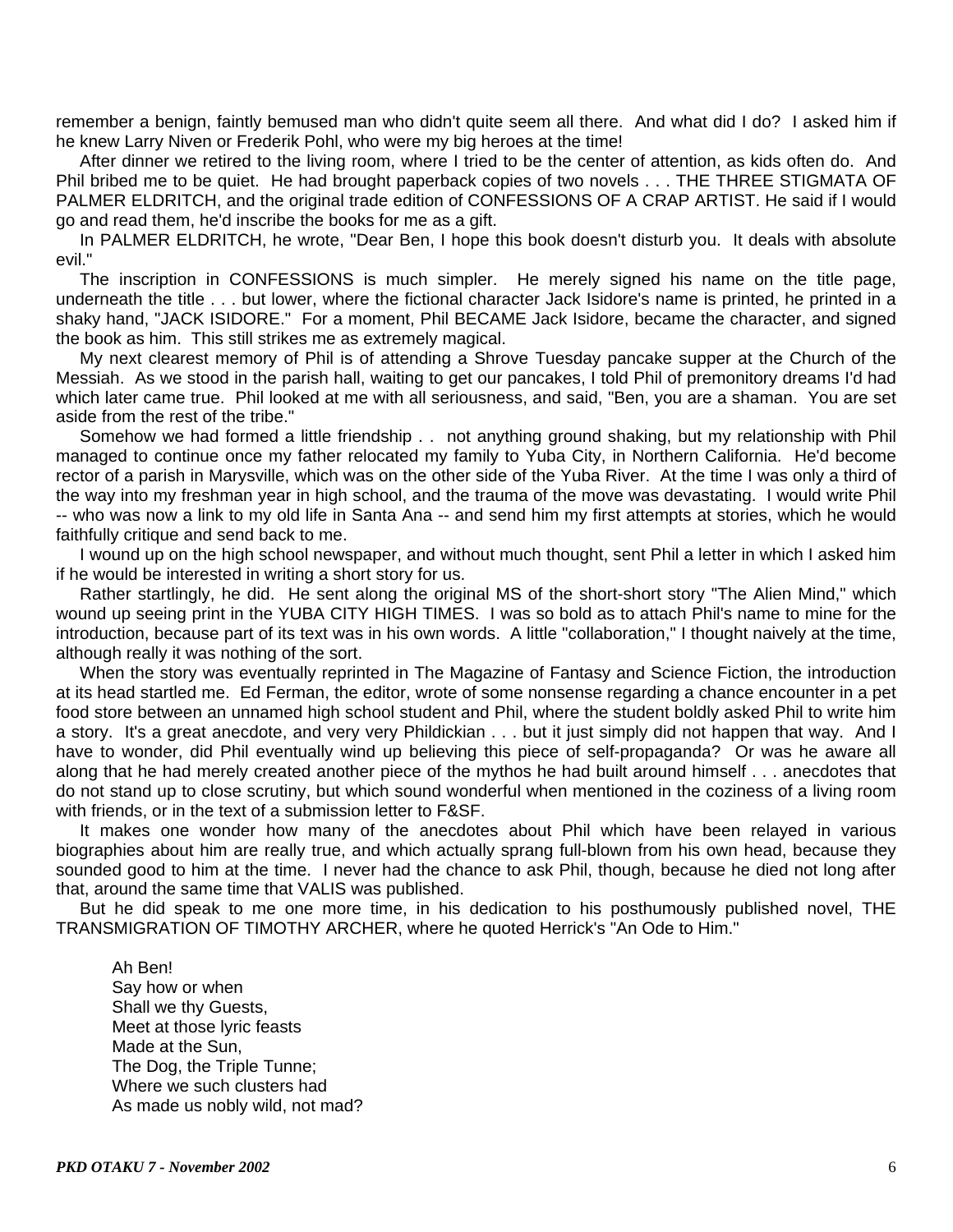As the years went by, I set aside my own writing for a time and then eventually resumed it in the early 1990's. I'd wound up living in Chicago with my then-wife, and had fallen in with a group of professional writers who lived there. Through them, I met the editor Robert Weinberg, who purchased the first several stories I submitted to him! And at that point I really understood what Phil Dick had meant when he said that I was a shaman.

He meant that I was a writer.

#### THE END

**BENJAMIN ADAMS is a writer and editor whose stories have appeared in such anthologies as BLOOD MUSE, DARK THEATRES and HORRORS! 365 SCARY STORIES. His most recent project was as co-editor of THE CHILDREN OF CTHULHU (Del Rey Books, 2002).** 

The central figure in Dick's novel A SCANNER DARKLY is both a police agent and a junkie of a kind he has been ordered to obtain evidence against. Such dichotomies marked Philip Dick's work from the very beginning of his career. His is the world where insanity is in the air we breathe. Only the ultra-sane speak such things, or they will sink from sight under their own psychoses.

 Dick was never out of sight since his first appearance in those great glad early days of the fifties, when the cognoscenti among us scoured the magazines on the bookstalls for names that had suddenly acquired a talismanic quality: J. G. Ballard, William Tenn, Philip K. Dick. Now he's gone, the old bear, the old sage and jester, the old destroyer, the sole writer among us who, in Pushkin's mighty phrase, "laid waste the hearts of men."

 It was easy to love Dick the writer. The ashen humor of his novels found more robust voice in his speech. Because he was both genial and modest, he never knew how many people all over the world revered him, thought of him in the same breath as Samuel Beckett, and considered that Dick, too, deserved a Nobel Prize.

 These words – this shot at an obituary nobody can write – are being scribbled in a crummy hotel room in New York. No typewriters. The plumbing knocks at the mind like eternity, the banshee police sirens wail outside and, two blocks away by Grand Central Station, an enormous skyscraper avalanches down slice by slice into Mack trucks standing below. It's Dick's world okay. If it had all disappeared on his death into the ever-waiting void, I would not have been surprised. No other writer of his – or our – generation had such a powerful intellectual presence. He has stamped himself not only on our memories but in our imagination.

Brian W. Aldiss, *Locus* May 1982 p. 11

## **Late Night Thoughts About** *Do Androids Dream Of Electric Sheep?***, While Listening To Modest Mussorgsky's** *Pictures At An Exhibition* **By Frank C. Bertrand**

1. I've been wondering lately about some parts of chapter twelve in Phil Dick's 1968 novel *Do Androids Dream Of Electric Sheep?* More specifically, I ponder the blatant allusions to two works by the Norwegian painter and printmaker, Edvard Munch (1863-1944), and how they are used thematically, if not philosophically, in the novel's plot.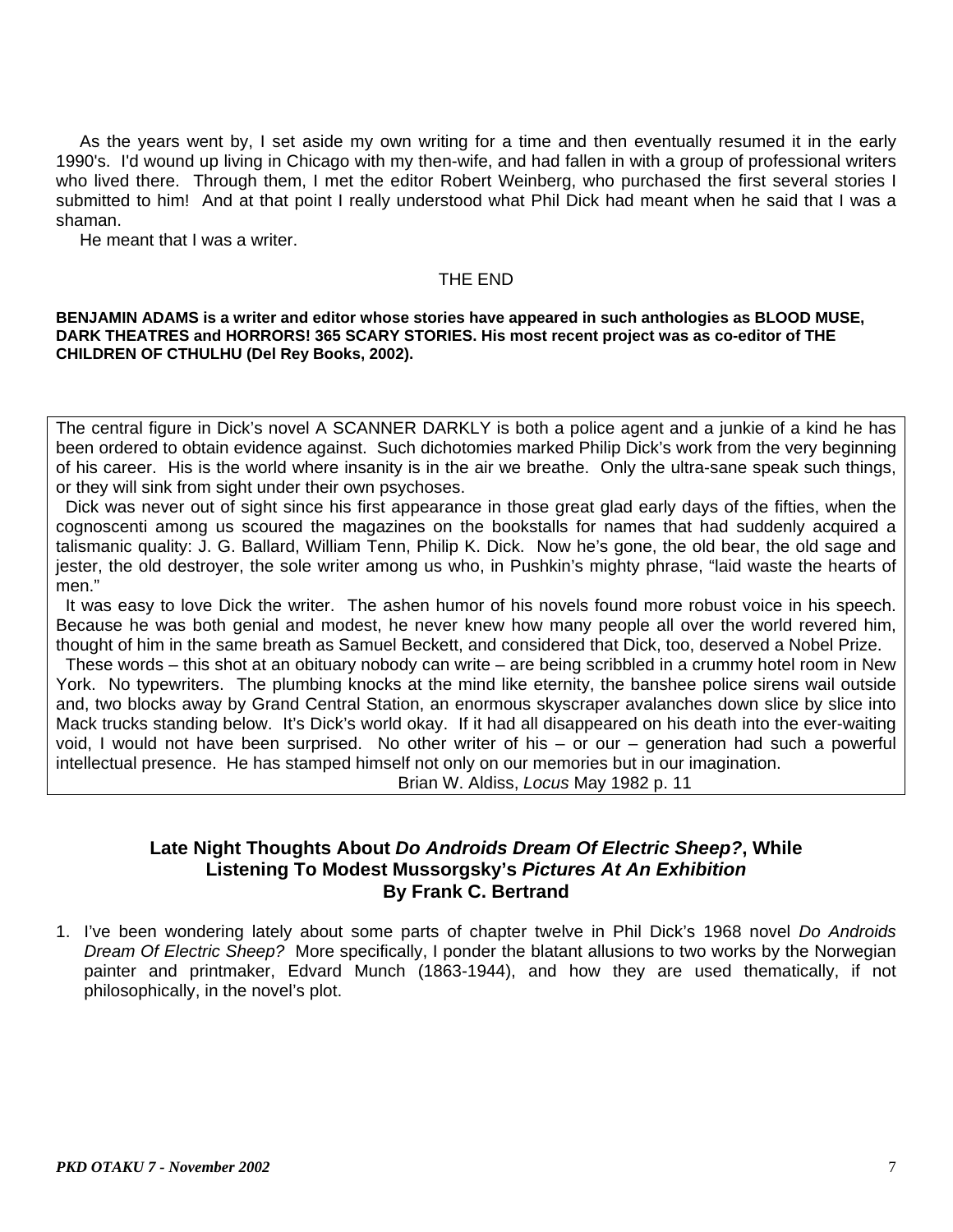The two in question are *The Scream* (or, *The Cry*), 1893 (91 x 73.5 cm, tempera and pastel on board), and *Puberty*, 1894-95 (151.5 x 110 cm, oil on canvas). In the novel they are part of a Munch exhibit in a museum down the street from the War Memorial Opera House in San Francisco, circa January 2021.

Now, it is, perhaps, somewhat incongruous to find a museum Munch exhibit in San Francisco, amidst the serious effects of radioactive dust, several years after World War Terminus. That is, why Munch? Why not use Bosch or Hogarth to aesthetically represent the devastating results of this war? Then again, those still living are perhaps striving for a kind of normalcy, to include a museum, exhibits and an opera house. Or, could Phil Dick be implying the need for, and uses of, Art/Culture in a postapocalyptic society?



But I digress.

2. The first Munch painting alluded to is *The Scream*:

"At an oil painting Phil Resch halted, gazed intently. The painting showed A hairless, oppressed creature with a head like an inverted pear, its hands clapped in horror to its ears, its mouth open in a vast, soundless scream. Twisted ripples of the creature's torment, echoes of its cry, flooded out into the air surrounding it; the man or woman, whichever it was, had become contained by its own howl. It had covered its ears against its own sound. The creature stood on a bridge and no one else was present; the creature screamed in isolation. Cut off by – or despite – its outcry."

I think it's important to note how who is "screaming" is characterized – "oppressed creature," "creature's torment," "creature screamed," not to mention "the man or woman, whichever it was." It's an *it*, a *creature*, more so than a man or woman. This is no doubt intentional because Phil Resch shortly says, "I think that is how an andy must feel." Then, Luba Luft – an "andy" – is shot by Resch:

 "She began to scream; she lay crouched against the wall of the elevator, screaming. Like the picture, Rick thought to himself…"

This powerful image is given even more poignancy if we note what Munch writes in a January 22, 1892 diary entry, while in Nice during a period of illness:

 "I was walking along the road with two friends. The sun was setting. I felt a breath of melancholy - Suddenly the sky turned blood-red. I stopped, and leaned against the railing, deathly tired looking out across the flaming clouds that hung like blood and a sword over the blue-black fjord and town. My friends walked on - I stood there, trembling with fear. And I sensed a great, infinite scream pass through Nature."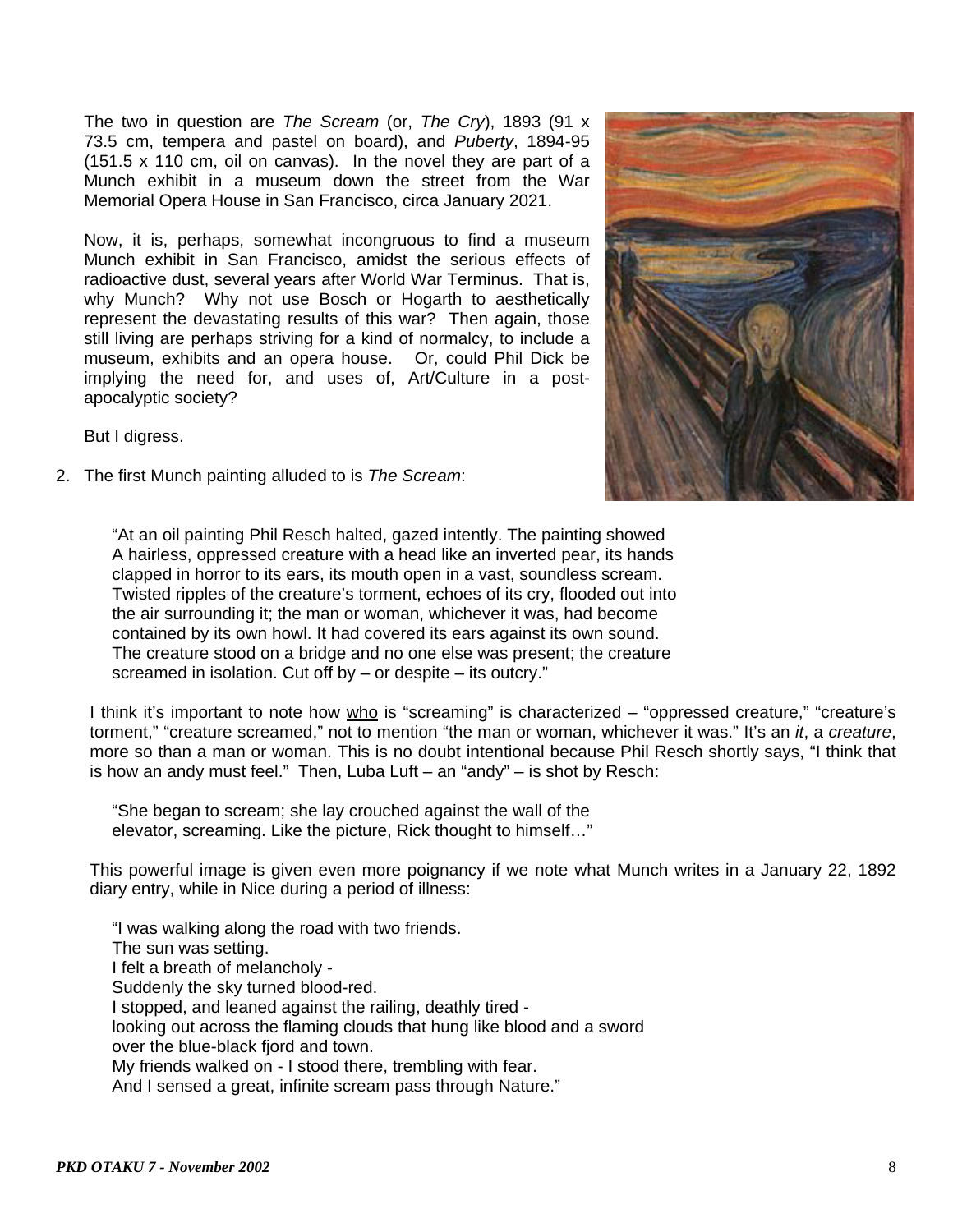3. But just what does Phil Dick want this scream to represent, to mean within the larger thematic context of the novel?

In seeking a plausible answer, I can't help but think of Phil Dick's favorite Sir William S. Gilbert quote: "Things are seldom what they seem / Skim milk masquerades as cream."

The immediate, and obvious, connection is with the android opera singer, Luba Luft, whom Resch initially shoots in the stomach and Deckard finally kills. Some of Deckard's thoughts about her, however, make this association problematic:

 "I don't get it; how can a talent like that be a liability to our society? But it wasn't the talent, he told himself; it was she herself…But Luba Luft had seem *genuinely* alive; it had not worn the aspect of simulation."

Without going into what "aspect of a simulation" means, a second possibility is Phil Resch himself, whom Deckard suspects of being an android. It is Resch who gazes intently at *The Scream*, and after his statement about this is how an andy must feel:

 "…traced in the air the convolutions, visible in the picture, of the creature's cry. "I don't feel like that, so maybe I'm not an – "

I think if we rephrase Resch's statement as a question – How an andy must feel about what? – we can get at Phil Dick's intention(s) for choosing this specific Munch painting.

We need to remember that the Nexus-6 androids in *Do Androids Dream Of Electric Sheep?* (without getting into why the title is an interrogatory!) are "created" as an "incentive" to encourage people on Earth to emigrate to colony planets. The androids, as a TV commercial in chapter two informs us, are meant to be nothing less than "body servants or tireless field hands." Yet, these androids have a brain unit capable of "…two trillion constituents plus a choice within a range of ten million possible combinations of cerebral activity." But because their manufacturer has been unable to solve a problem involving metabolism and cell replacement, the Nexus-6 androids "live" for only four years. More importantly, according to Deckard, they lack empathy. They don't possess the "…ability to feel empathic joy for another life form's success or grief at its defeat…"

We can, and should, contrast Deckard's "human" perspective with what Pris – a Nexus-6 android – says in chapter thirteen:

 "Hell, all Mars is lonely. Much worse than this…"The androids," she said," are lonely too…We came back because nobody should have to live there."

Or what another, Rachael, says in chapter sixteen:

 "How does it feel to be born, for that matter? We're not born; we don't grow up; instead of dying from illness or old age, we wear out like ants."

4. My thought, then, is that Phil Dick means for Munch's *The Scream* to metaphorically personify the plight of these Nexus-6 androids – their angst, anxiety, despair and alienation – a disquieting existential fear.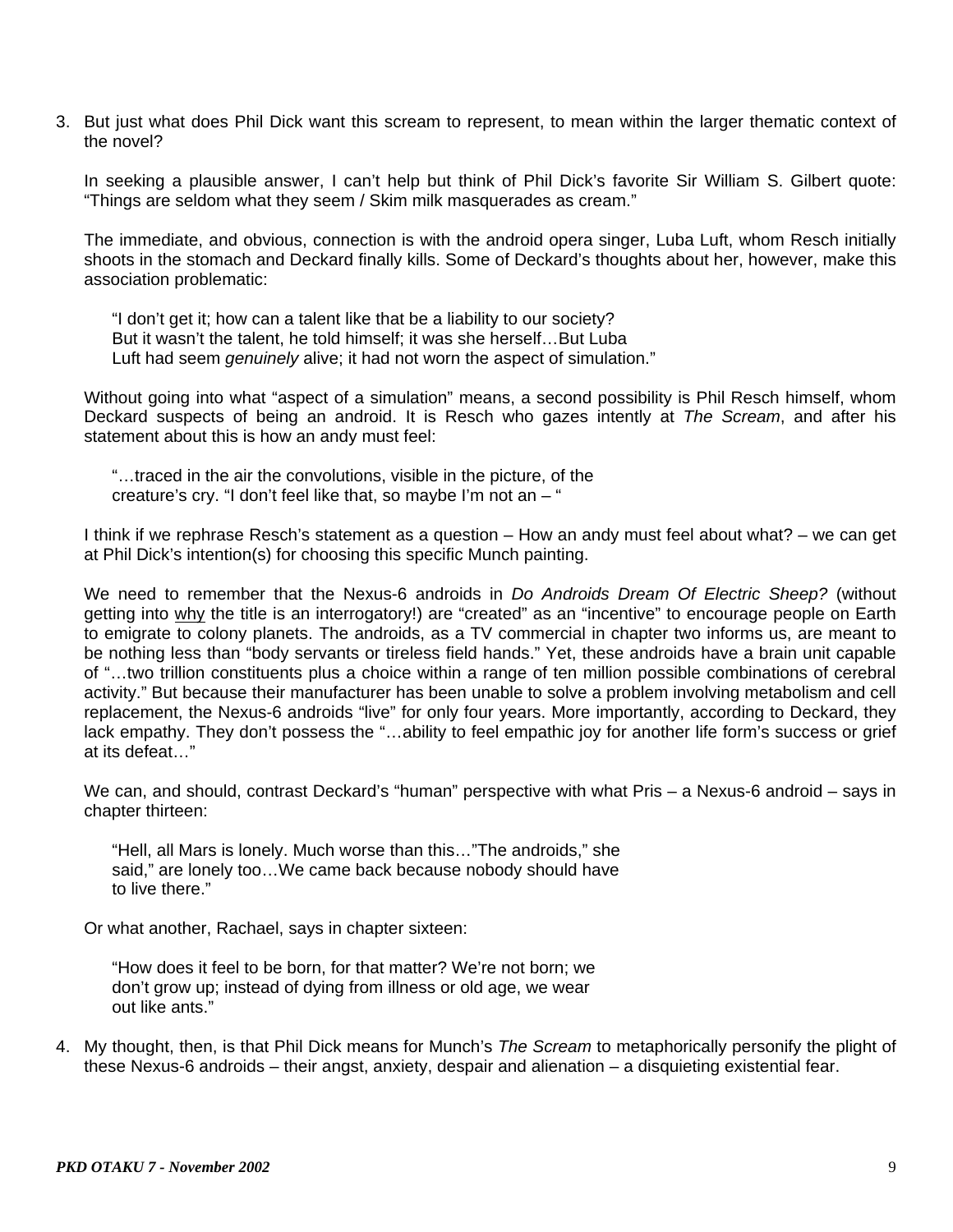I also think it can represent Rick Deckard's situation as he attempts to cope with the nature and consequences of his job. Near the end of chapter twelve he thinks, "…my feelings were the reverse of those intended. Of those I'm accustomed to feel – am *required* to feel." (Why required? By whom?) Then, in chapter twenty-one, "But what I've done that's become alien to me. In fact everything about me has become unnatural; I've become an unnatural self."

I found the phrase "unnatural self" intriguing and somehow familiar. It just so happens that in William Wordsworth's *The Prelude* (the 14 book 1850 version), Book First, lines 19-23, is:

 "Trances of thought and mountings of the mind Come fast upon me: it is shaken off, That burthen of my own unnatural self, The heavy weight of many a weary day Not mine, and such as were not made for me."

And we should especially note John R. Isidore, who serves as an antithesis to both Deckard and the Nexus-6 androids. Early in chapter two he reflects, "Once pegged as special, a citizen, even if accepting sterilization, dropped out of history. He ceased, in effect, to be part of mankind."

Each of their respective endless screams are passing, in various forms of isolation, through Nature!

There is dehumanization here, both of humans and androids, that has a Kiergegaardian flavour to it, as implied by what Munch writes in his diary about "trembling with fear." As they confront their various possibilities (of Self), Deckard, Isidore and the Nexus-6 androids experience that dread which is "the dizziness of freedom," and their choices are made in fear and trembling. Or, as Kierkegaard writes, at age 24, in his diary, "I too have both the tragic and the comic in me: I am witty and the people laugh – but I cry." Note the word *cry*, an alternative title for Munch's *The Scream*.

Which it's intriguing to compare with what Phil Dick writes in a September 30, 1964 letter to Terry and Carol Carr:

 "I find sorrow in humor and humor in sorrow, and not only in sorrow but in the mighty, the seriousness of life, the great weighty matters that assail us and determine our destiny…"

But I digress.

5. The second Munch painting alluded to is *Puberty*, which the Nexus-6 android Luba Luft sees in a printed catalogue at the museum:

> "…a drawing of a young girl, hands clasped together, seated on the edge of a bed, an expression of bewildered wonder and new, groping awe imprinted on the face."

 Subsequently, as Deckard and Resch are escorting her toward the musuem elevator, Luba asks Deckard, "Buy me a reproduction of that picture I was looking at when you found me. The one of the girl sitting on the bed." Which he does, though it takes buying a whole book that includes the picture she wants.

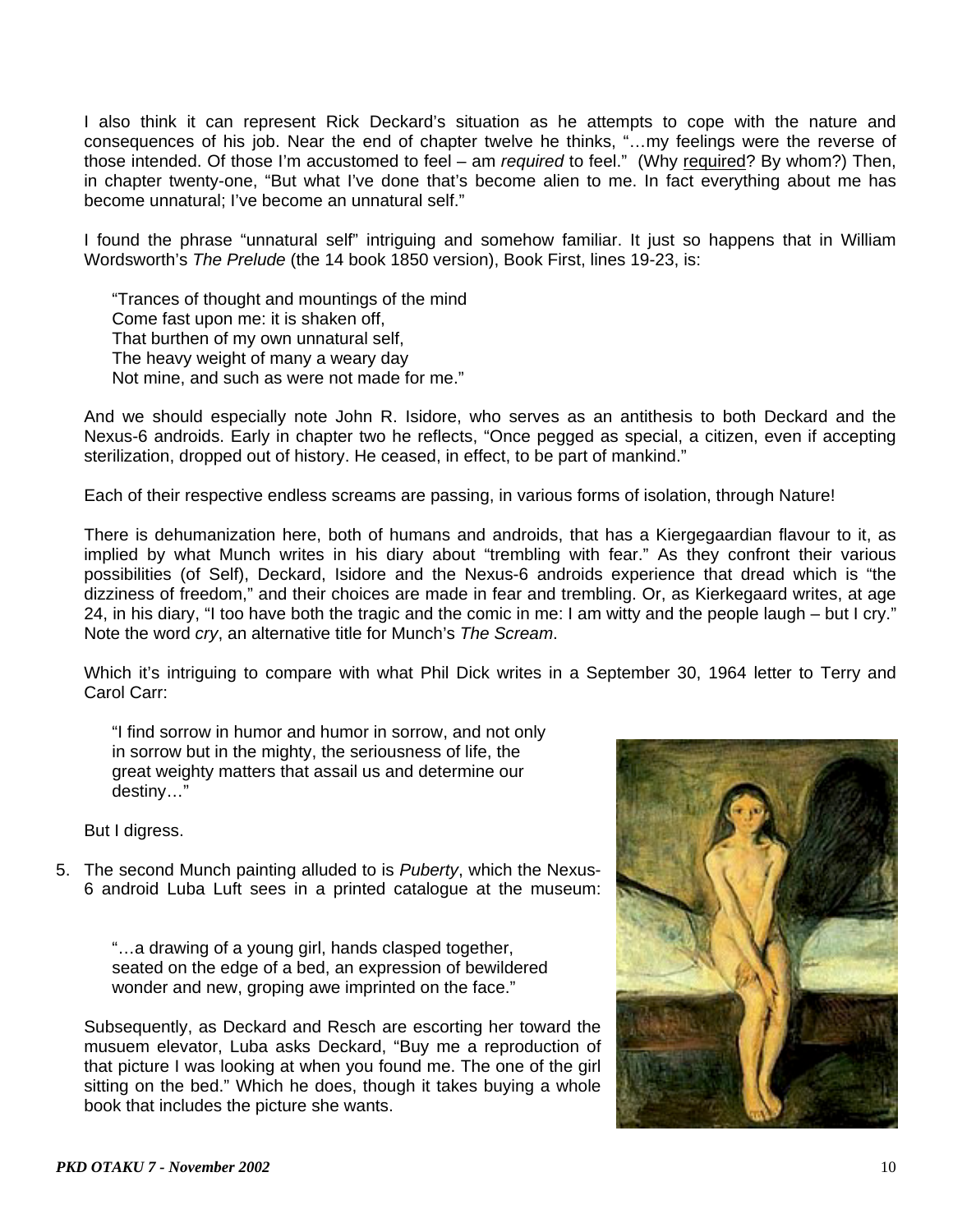Now, Adolf Paul, a local chronicler and contemporary of Munch's, witnessed and describes the creation of *Puberty* as:

 "On the edge of the bed a naked girl was sitting. She did not look like a saint, yet there was something innocent, coy and shy in her manner – it was just these qualities which had prompted Munch to paint her, and as she sat there in the dazzling light of the brilliant spring sunshine, the shadow cast by her body played as though fatefully behind and above her."

 Without getting into the difference(s) between Phil Dick's perception of this – "an expression of bewildered wonder and new, groping awe" – and Adolf Paul's – "something innocent, coy and shy in her manner" – I'm not at all sure the obvious allusive juxtaposition is meant to be this girl and Luba Luft.

 I think – my thought is – it's more so what is hinted at by a brief exchange about it later between Deckard and Resch:

 "Puberty dates from 1894," Rick said shortly. "Nothing but realism existed then; you have to take that into account." [Resch] "But that other one, of the man holding his ears and yelling – that wasn't representation."

 What we need to take into account is that Munch is actually considered a major Expressionist, not a Realist – Expressionism being a revolt against Naturalism and Realism. Essentially a German development, from 1900 to the mid 1920s, in which the artist's "subjective experience" is all important as they strive to depict active inner emotion rather than objective reality, Expressionists seek to use the expressive possibilities of line and color to replace beauty with dissonance and distortion, and subtle feelings with agony and intense emotion.

 And according to the *Britannica*, Expressionism in literature "…was the dominant literary movement in Germany during and immediately after World War I." In it:

 "Emphasis was laid not on the outer world, which is merely sketched in and barely defined in place or time, but on the internal, on an individual's mental state…"

 The term, in the novel, is closely allied to the works of James Joyce and Franz Kafka, two writers Phil Dick read and has indicated influenced him.

6. Why is Art used in conjunction with a particular Nexus-6 android in *Do Androids Dream Of Electric Sheep?*, one who is in fact an opera singer, "seemed *genuinely* alive," yet lacks empathy?

Is Phil Dick somehow getting at whether a work's (Munch's paintings and a Nexus-6 android – both intentionally produced artefacts) artistic and aesthetic values are independent of its philosophical, political and/or moral essence and impact?

In a 1976 interview, Phil Dick states:

"I think aesthetics must be separated from morality….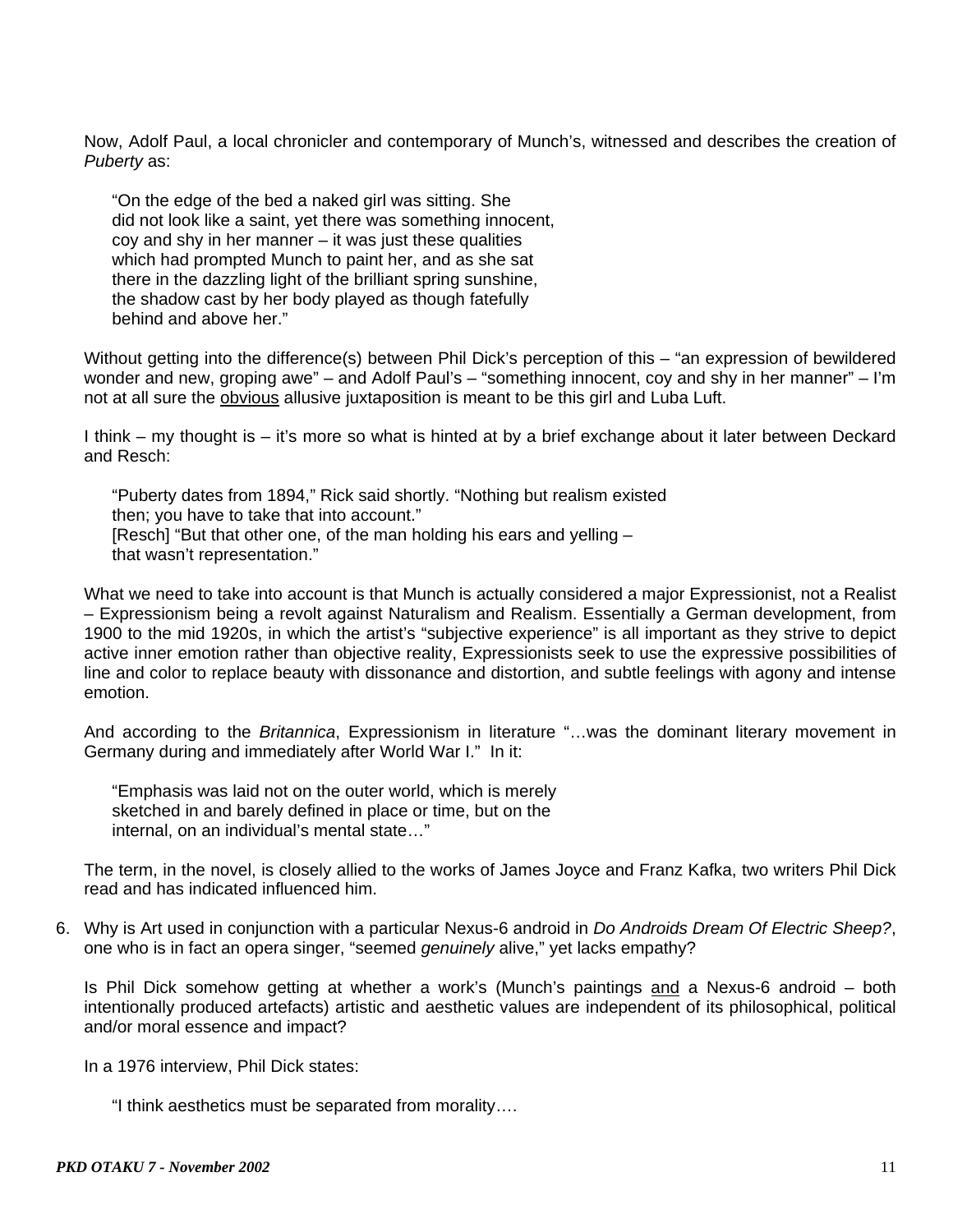It all depends on whether you're a member of the Bourgeois – you will always say, "A good book is one which makes you a better person," and the aesthetic or artist-type will always say, "The aesthetic values are end values in themselves."

Is Rick Deckard, then, a bourgeois-type or aesthetic-type? Which is Luba Luft or Isidore?

But, my thoughts digress…

# **BOOK REVIEWS**

## *Solar Lottery*

### **Anthony Boucher:** *Fantasy & Science Fiction* **August 1955, p. 94**

Philip K. Dick's SOLAR LOTTERY (Ace, 35 cents) is kept from a Grade A rating only by a tendency, in both its nicely contrasted plots, to dwindle away at the end. This first novel by one of the most interesting new magazine writers (one of F&SF's discoveries, I may add proudly) creates a strange and highly convincing and self-consistent future society, peculiarly governed by Games Theory and the principle of randomness; against this background, built up with the detail of a Heinlein and the satire of a Kornbluth, it relates a taunt melodrama of political conflict and a stirring space-quest to rediscover a lost tenth planet.

### **Floyd C. Gale:** *Galaxy* **November 1955, p. 105**

 *Solar Lottery* is something else again. It's a longer story and has ten times as much plot, so I guess it should be then times better than it's companion story [Leigh Brackett's *The Big Jump*] but…

 Anyhow, it concerns a society that is founded on the monstrous descendents of our present industrial giants; a governmental setup that uses "teeps" – telepathic agents; rule-by chance succession that is determined by lottery and lots, lots more. Too much if you ask me. There's a limit to how many ideas a writer can compress into a story. After that, it's profitless squandering.

## *A Handful of Darkness*

### **Anthony Boucher:** *Fantasy and Science Fiction* **April 1956, p. 79.**

 In short stories, I discover belatedly that one of 1955's best science-fantasy volumes by an American appeared only in England: Philip K. Dick's A HANDFUL OF DARKNESS (Rich & Cowan, 10*s.* 6*d.*). Readers of F&SF, which enjoyed the honor of discovering Dick, know the freshness of his concepts, his sharp sense of unfamiliar terrors, the easy naturalism of his everyday people against strange and imaginative backgrounds. Here are 15 of his stories (3 from these pages), almost all of them ranging from good to excellent and only one previously reprinted. (I don't understand why Dick has been so neglected by anthologists…including, I must confess, me.) I urge readers to order the volume through book-importers – and urge American publishers to correct the local absence of a Dick collection.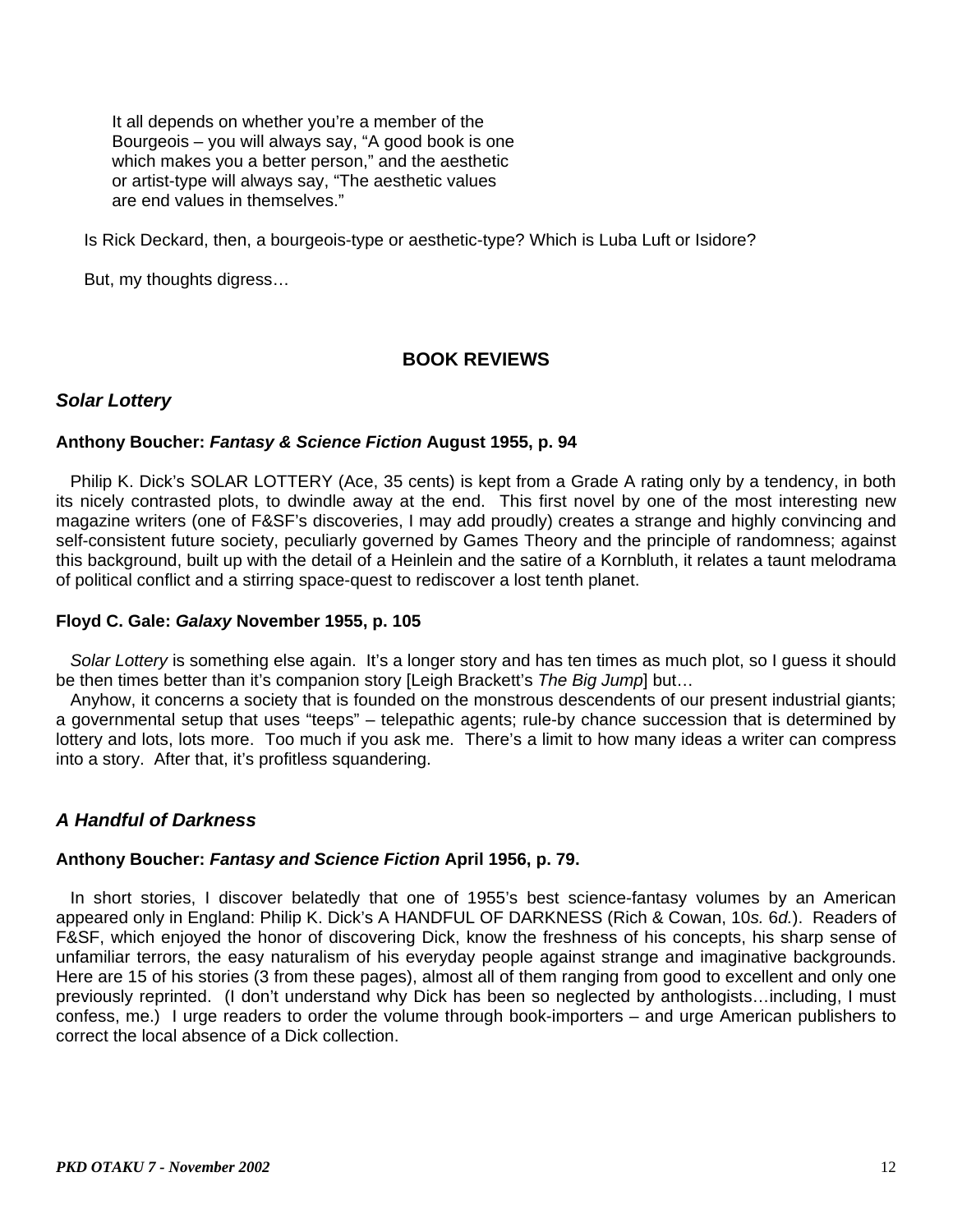## *The World Jones Made*

### **Anthony Boucher:** *Fantasy & Science Fiction* **August 1956, p. 108**

 …The Dick novel is about *a*) a genetic scheme for colonizing Venus, much like James Blish's *pantropy*; *b*) the paradoxes of precognition; *c*) a wholly new kind of Alien Invader of earth; *d*) lives gone awry in a bitterly Liberish decadent society; *e*) the growth of a world-dominating religio-fascist hate-movement – all in 62,000 words. It's too much material (and too many influences) for the best of novelists to assimilate into one coherent story; but here and there Dick verges on brilliance in both thinking and writing.

## *Eye in the Sky*

### **Anthony Boucher:** *Fantasy & Science Fiction* **July 1957, p. 93**

 Philip K. Dick's first novel SOLAR LOTTERTY (Ace, 1955; still in print 35 cents) was a very good one – I might take this opportunity to remind librarians that a hardcover edition, retitled WORLD OF CHANCE, is available from England (Rich & Cowan, 9*s* 6*d*). Now, after two hasty and disappointing efforts, Dick easily tops it with his fourth book, EYE IN THE SKY (Ace, 35 cents). This is so nicely calculated and adroitly revealed a work that I prefer to say little about its plot or even its concepts; you should read it, and its assumptions and implications should hit you unexpectedly exactly as they are planned. I hope it is enough to say that it deals with the alternate universe theme; that I have never seen that theme handled with greater technical dexterity or given more psychological meaning; that Dick has emphatically come of age as a novelist, as well as a technician; and that this may very well be the best s.f. novel even of a year which has so far produced outstanding books by Asimov, Bester and Heinlein.

## *The Cosmic Puppets*

### **Anthony Boucher:** *Fantasy & Science Fiction* **January 1958, p. 33**

 *Philip K. Dick's THE COSMIC PUPETS (Ace 35 cents) is from* Satellite *(1956) but gratifyingly in the* Unknown *manner. When you return to the small town of your birth and find the streets and people completely changed and an 18-year-old obit of yourself in the files of the local paper – well, it is, to say the least, an eery situation, and Mr. Dick develops it with agreeable grue and chilling hints of the cosmic battle between Good and Evil.*

## *The Variable Man*

### **Anthony Boucher:** *Fantasy & Science Fiction* **February 1958, p. 109**

…The Dick book contains the title novella and 5 novelets (one previously anthologized). It seems probable that the medium length is least suited to Dick's talents: both his short stories (which have been collected in England but not here) and his full length novels are more individual and impressive. But though there are awkwardnesses and confusions in these fairly-long stories, you'll also find fertile ingenuity and a striking power in the use of evocative symbols.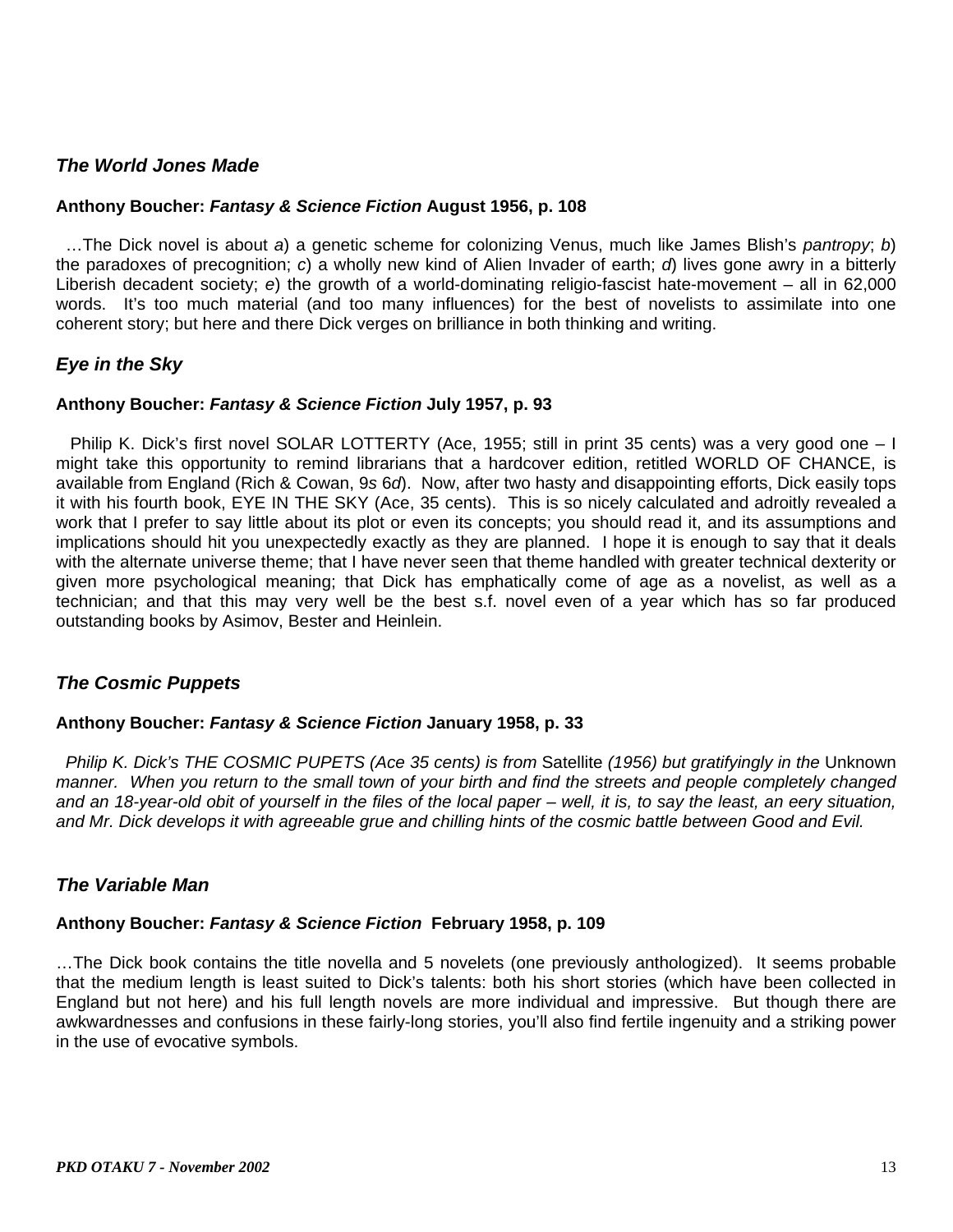# *Time Out of Joint*

### **P. Schuyler Miller:** *Astounding Science Fiction* **January 1960, p. 174**

 I shouldn't have to tell any "faithful reader" of today's science fiction that Philip K. Dick is developing into one of the most original talents in our field. He may not be in it long: this first hard-cover book is jacketed as "a novel of menace" – which it is. It also happens to be good, hard-shell science fiction, handled with consummate skill, so that an unsuspecting mystery reader may just find himself trapped before he realizes he is reading "that stuff."

 You are introduced to Ragle Gumm, living with his sister and brother-in-law in a smallish town, and living off his winnings in an interminable newspaper contest, in which he is the invariable winner. This odd pattern of life grows a little odder; the reader begins to spot small contradictions and discrepancies that the characters seem to miss; and finally Ragle develops the growing conviction that he is somehow the center and *raison d'être* of a colossal piece of play-acting – as though the entire cast of De Mille's "Ten Commandments" has been rehearsed to convince one insignificant extra that he *is* an Egyptian laborer.

Now Ragle Gumm tries to break out of his barless cage, only to be deftly turned back again and again. Of course he does get out, and he does find out what is happening, but not until the beginning of the last chapter, when he sits down to read his own biography in *Time*.

It's a grand job of writing.

There once was a science-fiction writer named Philip K. Dick, and he ruled, if you didn't know. And before he died of a stroke in a Santa Ana mental-asylum-type place, he wrote a final novel set in a seemingly normal Orange County that concealed unspeakably incomprehensible evil beneath its sunny streets. We can relate (and not just because of the whole Nixon thing—and not just because of the Santa Ana mental asylum thing, either) because High School Pop Punk is the sound of the streets around here—granted, only certain streets, like nice big wide ones with functioning streetlights and well-maintained lawns—and, well, it's kind of evil, in a beige sort of fashion.

Chris Ziegler "Hello, Norman! Phildickian High School Punk" *OC Weekly* December 21 - 27, 2001

## **"Future imperfect: Minority Report--the Story and the Film--Misses the Mark" by James Parker.**  *The American Prospect* **August 12, 2002**

 The claim Philip K Dick, California nutcase and sci-fi seer, holds on our imagination is a particular one. Dick's signature as a writer is a sort of pre-epileptic hum or aura, an intimation of fast-approaching crisis. Something dislocates, something accelerates, a wire touches another wire and we know--quiveringly--that we have to fit ourselves for a lasting ontological derangement. Quality control was never Dick's problem (capable, in his speed-gobbling prime, of writing up to 30 short stories a year, he barely had time to look over his shoulder at the exhaust cloud of output in his wake). But it is ours, and nearly 50 years after it was written, "The Minority Report," Dick's short story, makes for very shaky reading. Soft-boiled, snatching at clichés ("Witwer is making hay, hand over fist," bellows one character unbelievably. "He's got the whole country screaming for your blood!"), it gives off the special low-rent musk of poorly paid hackwork, of a writer selling out for very few readers.

 Dick, of course, could sell out a thousand times over and still be original (one of the advantages of lifelong mental instability): No disgrace could quite annul his gift, the long sparks snapping off his bald dome and into the future, and so "The Minority Report" can't help but exceed its modest ambitions. To begin with, there is the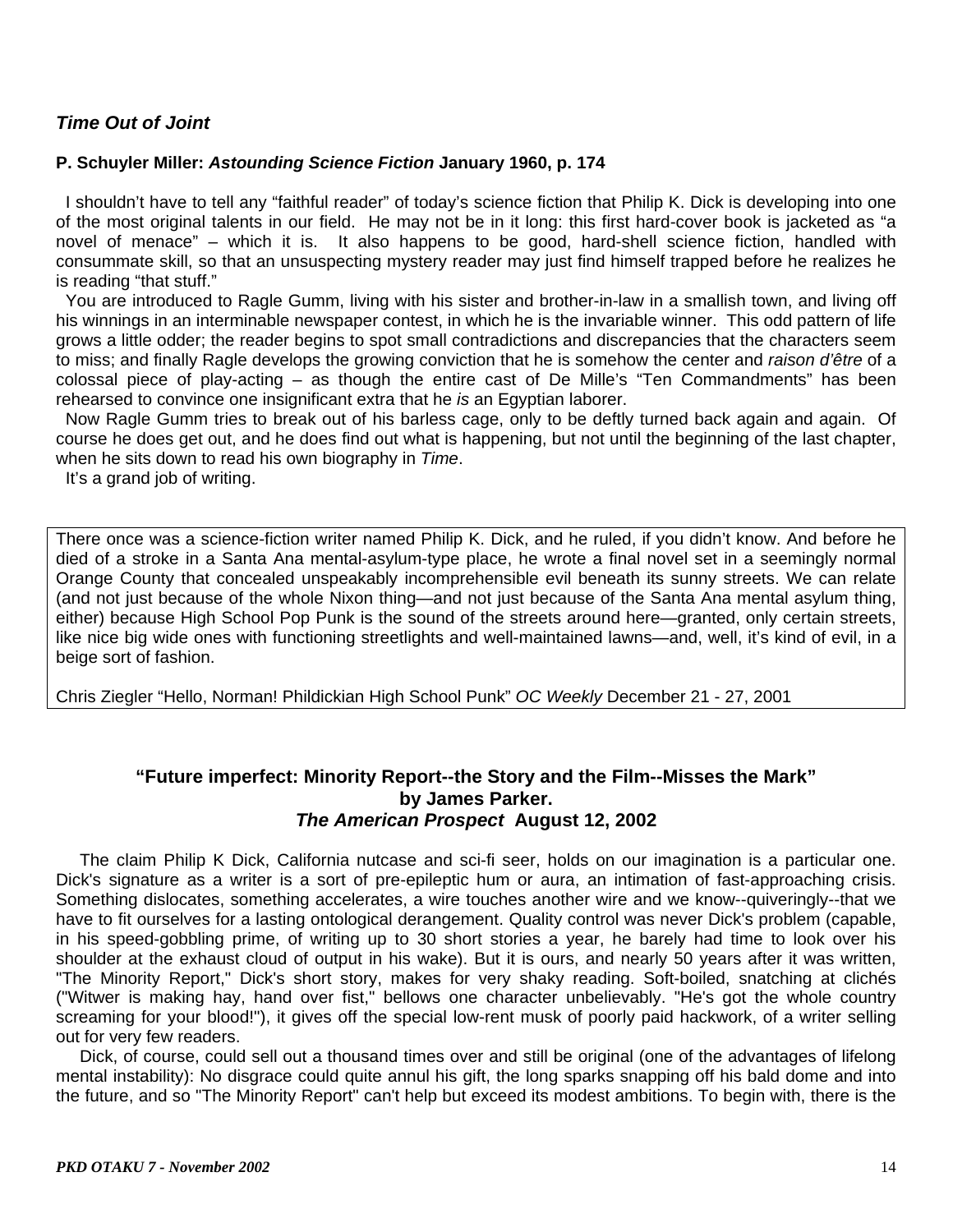Precrime unit, a police department that prevents crimes before they occur. Interesting, but really just a minor Orwellian twist of an idea--until we meet Precrime's secret weapon, the precognitives or "precogs." Like Jorge Luis Borges' "Funes, the Memorious," the precogs sit in a darkness that is cerebrally charged and brilliant. But unlike Funes--whose powers of recall are so paralyzingly complete that it takes him a whole day to remember a whole day--the precogs are at the mercy of the future. They see it all coming, and it's much too much for them.

 The precogs are horribly sapient ninnies. Their heads are bulbous, their bodies are wasted and they are strapped into high-backed chairs, wearing helmets of cruel circuitry. As visions assault them, computers coldly sort through their reactive hoots and drivelings to generate information on upcoming crimes. The precogs are unquestionably a model for a certain portion of Dick's own consciousness--for that part of him that was almost immobilized by an onrush of wacky data, alternate futures, parallel worlds, time-slips, symmetries and cosmic puns. Having introduced the precogs, however, the story hurries away from them and into a numbing whirl of double agents and fights on airplanes and husky-voiced women with "incredibly tiny" pistols. Addicted to complication, Dick blows it this time and buries his insight. It would be hard to charge Steven Spielberg with an addiction to complication. From the unstoppable truck (*Duel*) to the man-hungry Great White (*Jaws*), through the ancient little spaceman with the searching infant face and the illuminated fingertip (*E.T.),* and even up to Indiana Jones' hat, Spielberg's famous emblems have a basic, authentic power. "Boop-boop," sings the Vegas-like UFO in *Close Encounters*, descending on cushions of wonder. Spielberg knows awe.

 His last film, *A.I*, was actually a little awe-heavy, a little too ready to drop its jaw and resonate with mythic intuitions. (I remember in particular some weeping stone lions, massively significant and primally grand, having no effect on me at all.) So is he the man to make a movie out of "The Minority Report"? Unlike Dick, he has known great success. He has felt important. What happens when these two breeds of fantasy--the one vindicated and well-fed, the other addled and marginal, one hand in the jar of pills--collide?

 True to form, Spielberg immediately homes in on the precogs. "Murder ...," breathes a floating face as broken images stretch and flutter around it like the surface of perturbed water--a pair of scissors, a woman screaming, the line "You know how blind I am without them," dazedly repeated. No longer belted into their high-backed chairs, Spielberg's precogs (simultaneously more human and more divine than Dick's) are suspended in a radiant pool and tended devotedly by a herbivorous young man in surfer shorts. They have names: Agatha, Dashiell and Arthur (Christie, Hammett and Conan Doyle, I presume). Utterly pale, naked, shaven-headed, deprived even of eyebrows, the precogs are eerie in the extreme. Upstairs in Precrime is Chief John Anderton, no longer a sweating pre-retiree but a superfit, darkly intense man of action played by that thespian steam shovel, Tom Cruise. While the precogs hang uneasily in their soup of omniscience, Anderton reviews with a policeman's eye the psychic matter that comes bubbling up, giving it a name and a place so that the field team can get to work. Anderton is a man possessed--always a good thing for a Cruise character--tormented by the abduction and presumed murder of his only son a short time before Precrime was established. Sorting the raw information, Anderton sees his own name come up. According to the precogs, in 36 hours he will murder a man he doesn't even know. He's being set up. He bolts.

 As sci-fi buffs know, nothing dates quite like the future: Whole decades have been ironized, comically, by their apprehensions of human destiny. Dick's future, though, was never too far off. It stayed close by and grimily vivid, like a skunk in the backyard. Its citizens still drove cars, lived in crummy apartments and listened to Linda Ronstadt. They had oddly boring names. Spielberg is faithful to this: The urban environment of Minority Report is only a slight exaggeration or amplification of our own. The hyperdeveloped gadgets that surround Cruise--the singing and dancing cereal box, the advertising billboards that laserscan your eyes and then hail you by name--are ominously unastounding, to the point where we might expect to see them in a few short years. And human nature hasn't changed a bit: Anderton, a hollow man since he lost his son, locks the door, does drugs and watches holographic home movies while the rain comes down. (This most Dickian scene is in fact the pure invention of Spielberg's writers.) And as the cereal boxes and billboards grow louder, brighter and more assaultive, as the general din of consumerism is turned up, something drains away--the colors of *Minority Report* are rinsed and metallic, its edges woozy with threat. Life has contracted and gone sour.

 As a direct parallel, law enforcement enjoys a golden age of abundance and superbity: the wandlike "sick sticks" that induce instant nausea, the scuttling metal spiders that twitter as they read your eyeballs--this is the